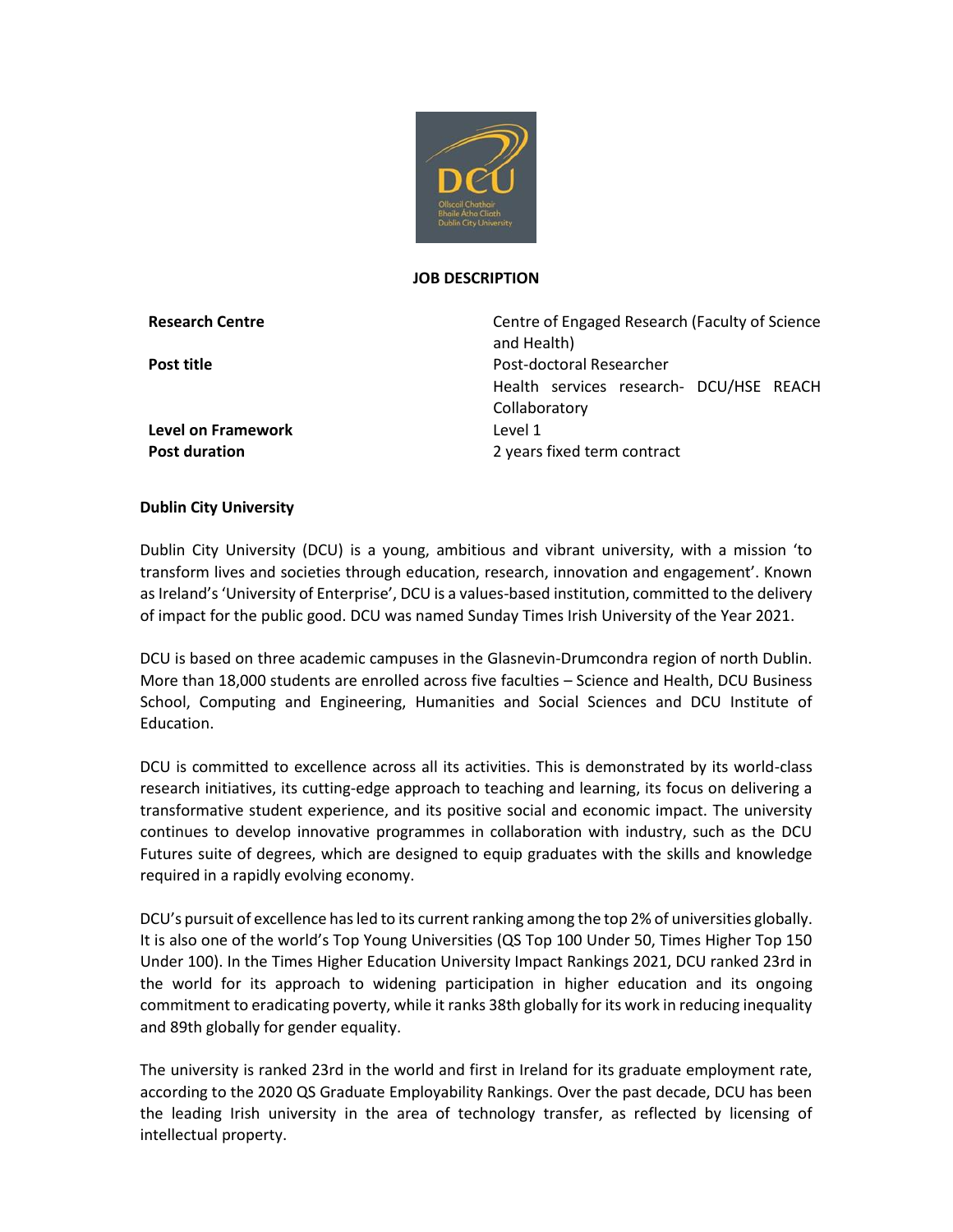As part of this role the researcher will be required to participate in the DCU Research Career Framework. This framework is designed to provide significant professional development opportunities to Researchers and offer the best opportunities in terms of a wider career path.

### **The HSE CHO Dublin North City and County**

Community Healthcare Organisation Dublin North City and County (CHO DNCC) is one of nine CHOs across the country and is responsible for providing care services to the population of Dublin North City and County. CHO DNCC has a number of unique characteristics including a mixed urban/rural geographic divide. CHO DNCC is currently in a period of major transformation that will significantly shift our operating model to support enhanced patient care by making care accessible as close to people's homes as possible. Under Sláintecare's enhanced community care framework, our CHO will create 12 Community Health Networks across our catchment to enable staff and teams work together in a more coordinated and consistent way. Each network of 50,000 population will work with the local population to enable integrated care across hospital and community services. Networks will therefore provide the building blocks for both future healthcare reform and expansion.

#### **Background & Role**

Dublin City University (DCU) and the Health Service Executive (HSE) Community Health Organisation for Dublin North City and County (CHO DNCC) established a joint research partnership called the REACH (Research and Engagement Across Community Health) Collaboratory in January 2022. The Collaboratory will bring academics and researchers from DCU and staff from the HSE Community Health Organisation for Dublin North City and County together to support the planning, design and evaluation of the reconfiguration and implementation of community health networks in the catchment area. The Collaboratory Steering Group now wishes to recruit a post-doctoral researcher to support the establishment of the Collaboratory and coordinate initial planning and research activities. The position will be based in the Faculty of Science and Health, DCU.

Applications are invited from enthusiastic and suitably qualified candidates for a full-time, two year fixed term position as post-doctoral researcher at the newly established REACH Collaboratory, a research partnership between Dublin City University and the HSE CHO DNCC. The post offers an excellent opportunity to join a new and unique partnership to contribute to the reconfiguration and implementation of community health networks, the development of research capacity, and supporting individuals and local communities to become more involved in research related to the provision of health services in their area.

#### **Principal Duties and Responsibilities**

The post-doctoral researcher will play a critical role in developing, leading and supporting REACH Collaboratory activities and will work closely with the Collaboratory Steering Group and the research team to plan and implement work packages. The post-doctoral researcher will report directly to the Principal Investigator and provide regular updates to the Collaboratory Steering Group.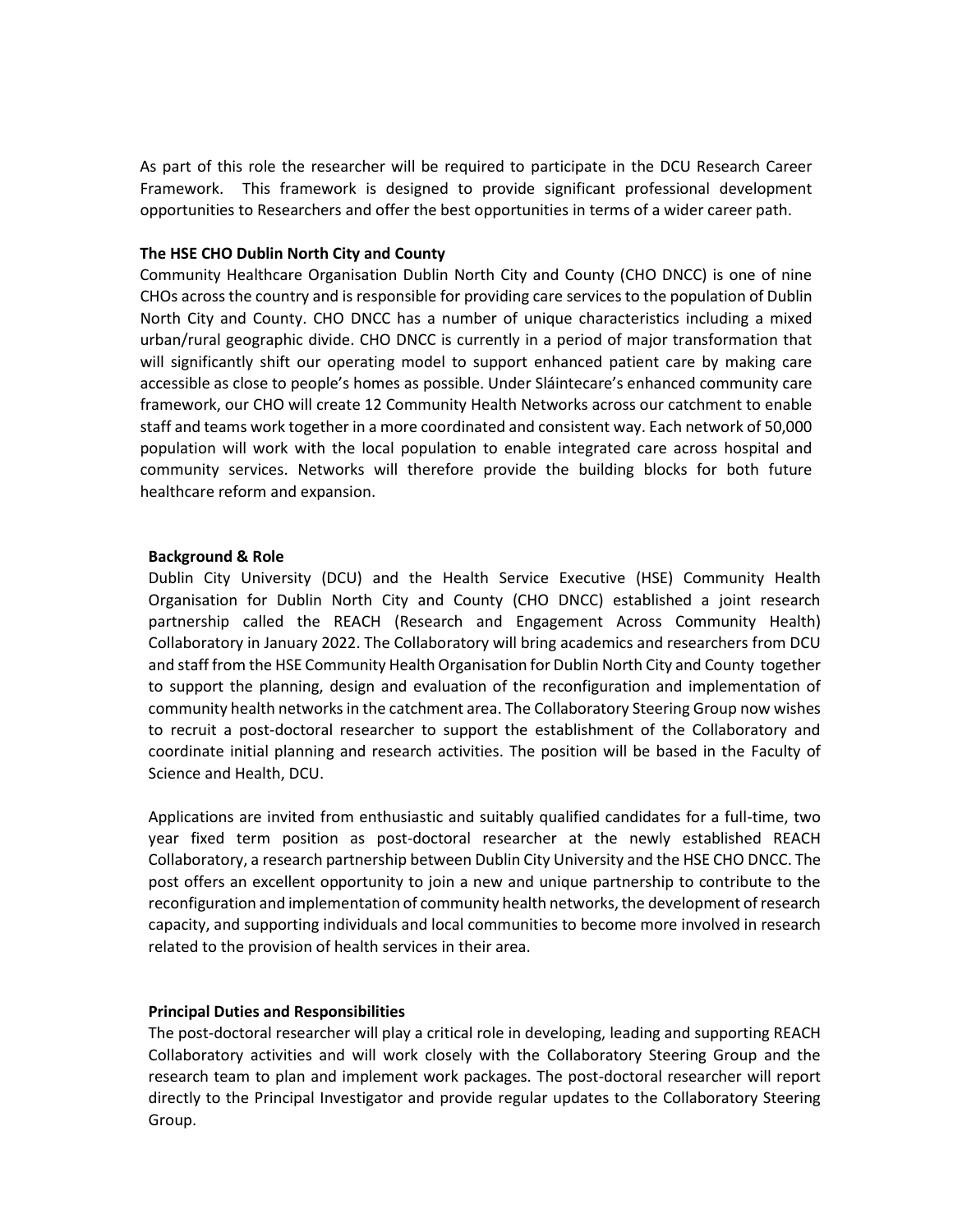The post-doctoral researcher will be responsible for overseeing and leading the day-to-day management, coordination and implementation of all components and deliverables of the REACH Collaboratory. This will include, but is not limited to:

- Leading outcome based research, based on the priorities identified by the Collaboratory, research participants, health and social care researchers, and other staff, as appropriate.
- Reviewing the evidence available for various interventions and generating qualitative and quantitative data to support CHO DNCC to translate research into actions that address health inequalities.
- Audit/analysis of audits of gaps in existing services in the DNCC HSE area in relation to health inequalities and hard to reach groups.
- Meta-analyses of existing research in relation to hard to reach groups within the scope of the HSE.
- Meeting with key stakeholders to explore research priorities and perceptions of community engagement.
- Liaising with relevant community, health, and research organisations, and DCU research centres and researchers.
- Developing a model/strategy for Public and Patient Involvement and Engagement for the REACH Collaboratory, in collaboration with the PPI Ignite Network at DCU and the Centre for Engaged Research
- Seeking funding from relevant sources to ensure the financial sustainability of the REACH Collaboratory over time.
- Assisting with managing the administrative workloads to support the activities of the REACH Collaboratory, including coordinating activities with work package leaders and collating and monitoring KPIs for annual progress reports.
- Managing and disseminating Collaboratory research activities, materials and resources through webpages and other media/forums, including knowledge exchange events.
- Representing the REACH Collaboratory at relevant or related events, meetings and networking.

# **Minimum Criteria**

Applicants should hold a PhD in a health or other relevant discipline (e.g., social science, psychology, allied health, health services research). In addition, it is essential that the candidate has:

- Strong leadership and influencing skills and be capable of exercising judgement and making decisions on a wide range of matters.
- A proven track record of effective networking and building strong working relationships within and across organisations, disciplines and professions.
- Have excellent communication, interpersonal and organisational skills, be able to take initiative and work under pressure to tight deadlines, and the ability to work effectively as part of an interdisciplinary team.
- Expertise in project management and experience of working with communities and health service users.